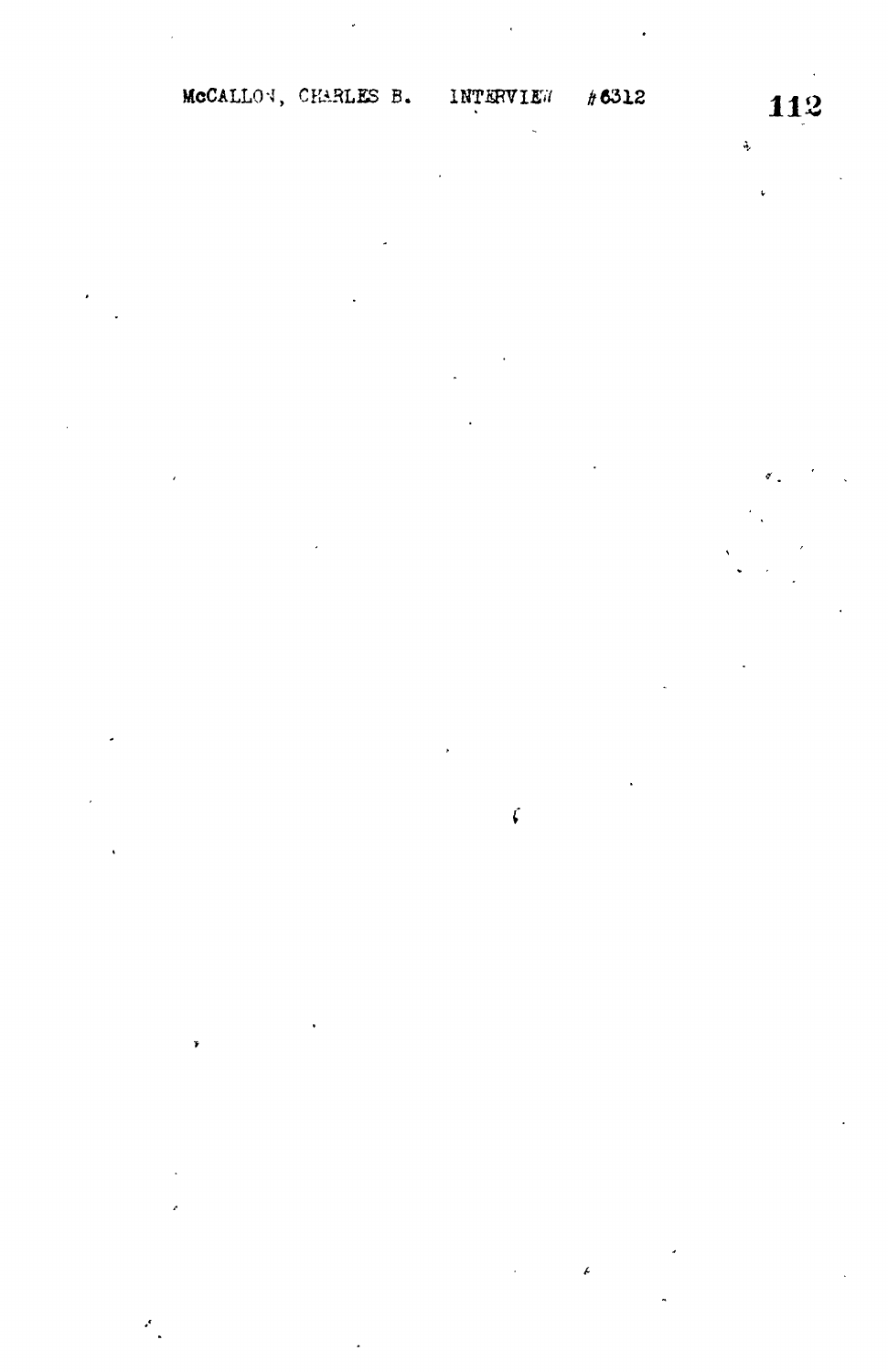**860ALION, CHARLES B. INTERVIERT \***  $*$  6312

**Interriew with Charles B. MoOallon,, pioneer, age 69,** living at 720 S. Independence, Sapulpa, Oklahoma. 113 **By—Dawes Fife, Field WorksT, Indtaantioneer History.**

## **18th, 1997.**

Charles McCallon was born in Meigs County, Tennessee, **on Ootober £0, 1869. His father was J. J. IfoOallon. Hit** father was Postmaster at Richland, Wirginia, and was also engaged in running a general store and in farming and cattle raising. Later, his father and Unole formed a partnership and sold Kimball pianos in Dallas, Texas.

**i He sored to Spauldlng, Oklahoma, south of Beldenrille, in August 1605, where he bought 640 acres of land from one Seninole and three Creek Indians for £1,800, but the govern**ment took it away from him. While in Spaulding, he helped **to establish a Farmers Union to protect the price of cotton,** and while there he farmsd and bought and sold mules.

**He llred in Spaulding until February SO, 1907, when, looking for a better place to inprove himself in a business way, he located in Keifer, Oklahoma. On February 21, 1907, he was appointed assistant Postmaster of Keifer, and he » worked In that capacity until Nojreafcar, 1907, when he re-Keifer** signed and worked for a/mercantile store.

**In April, 1908, he again entered the postofflce as assistant postmaster under Postmaster Dlok Shaha. He there until 1909. He then worked as a Frisco Freight clerk**